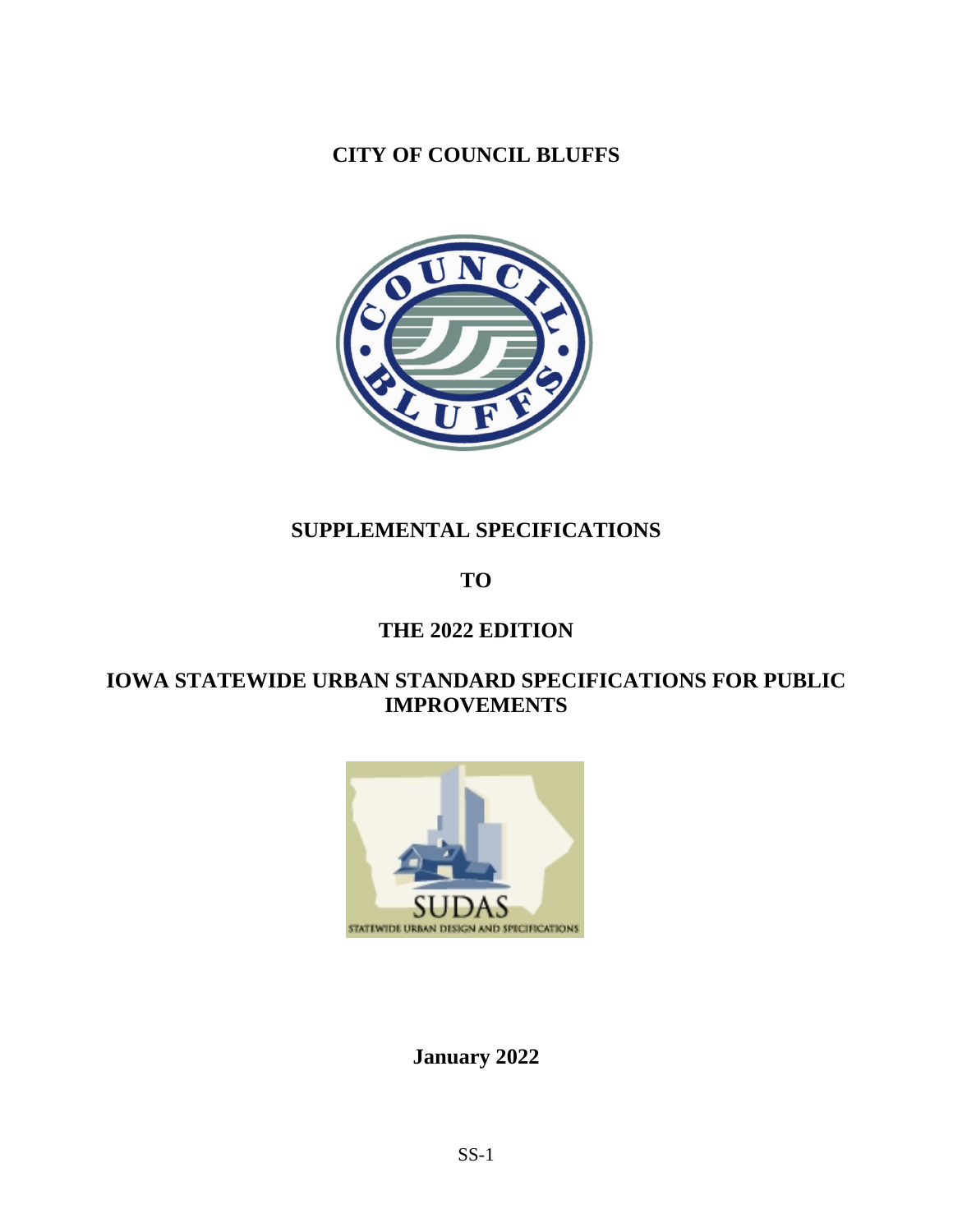# **DIVISION 1 – GENERAL PROVISIONS AND COVENANTS**

DELETE IN ITS ENTIRETY and REPLACE with the following: The City of Council Bluffs utilizes "GENERAL CONDITIONS OF THE CONSTRUCTION CONTRACT" and "SUPPLEMENTARY CONDITIONS OF THE CONSTRUCTION CONTRACT" Document No. 1910-8 (1983 Edition) prepared by Engineer's Joint Contract Document Committee.

#### ADD the following:

# **COORDINATION OF SPECIFICATIONS, PLANS, AND SPECIAL PROVISIONS**

- A. In case of any discrepancy between the various items included in the contract documents, the items shall prevail, or govern, in the following descending order:
	- 1. Change Orders
	- 2. Addenda
	- 3. Proposal and Contract
	- 4. Special Provisions
	- 5. Plans, including plan notes
	- 6. Supplemental Specifications
	- 7. General Supplemental Specifications (SUDAS)
	- 8. Urban Standard Specifications for Public Improvements
- B. The Contractor shall not take advantage of any apparent error or omission in the plans or specifications or of any discrepancy between the plans and specifications.

# **DIVISION 2 – EARTHWORK**

#### **SECTION 2010 – EARTHWORK, SUBGRADE, AND SUBBASE**

# **1.08 MEASUREMENT AND PAYMENT**

#### **D. Topsoil:**

1. On-Site Topsoil: a. Measurement: DELETE 8 inch AND REPLACE with 4 inch.

#### **E. Class 10, Class 12, or Class 13 Excavation:**

- 3. Includes, but is not limited to: ADD the following:
	- e. The furnishing, permits, hauling, placement, and compaction of borrow material.
	- f. The excavation, hauling, disposal, and permits for all waste material.

# **2.01 TOPSOIL**

# **DELETE C AND REPLACE with the following:**

C. Topsoil shall be considered as the fertile, uppermost part of the soil containing significant organic matter largely devoid of debris and rock and often disturbed in cultivation. The Engineer will approve the source of off-site topsoil. Surface soils supporting growth of noxious weeds or other undesirable vegetation will not be accepted.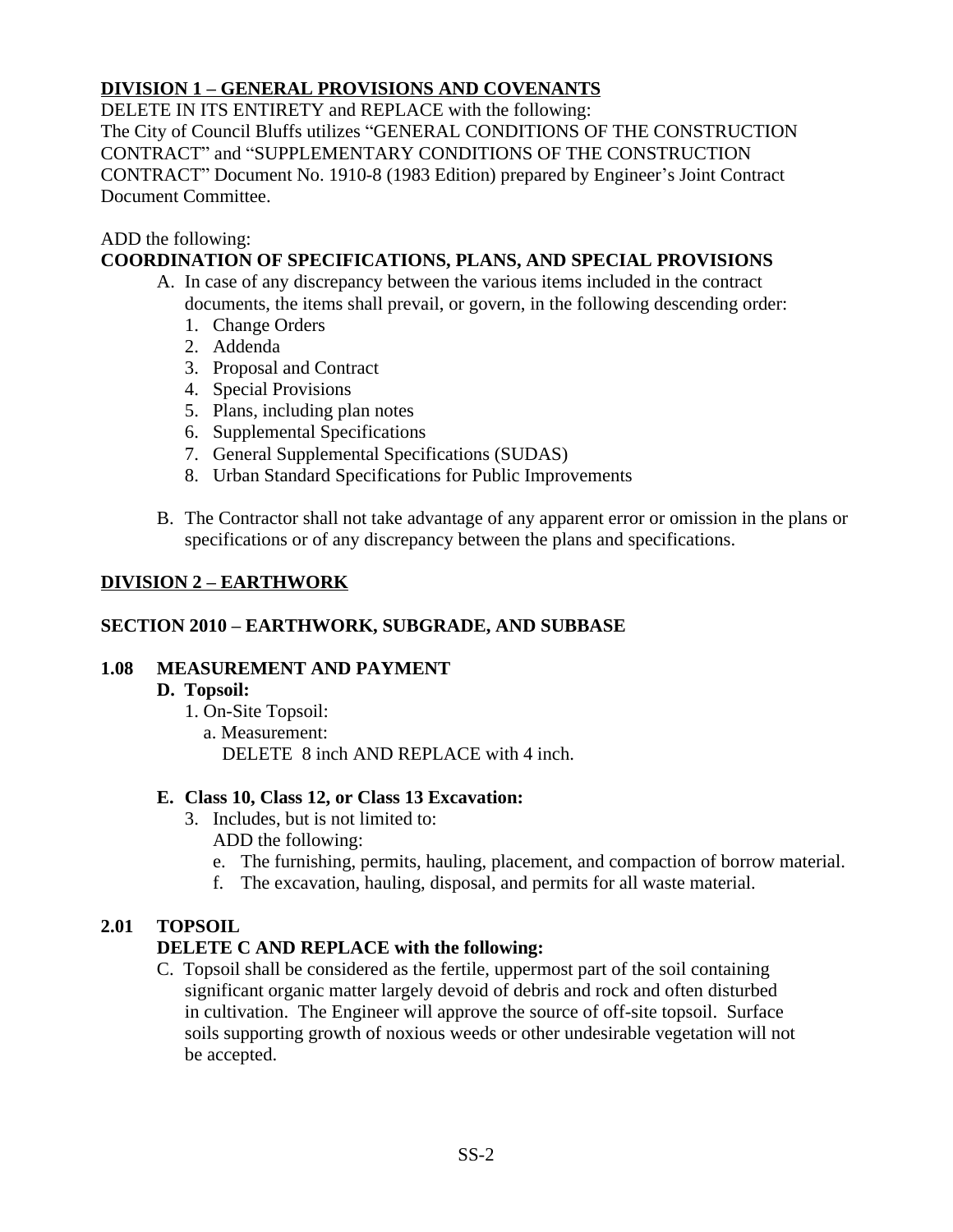#### **2.03 SUITABLE EMBANKMENT MATERIALS**

#### ADD the following:

F. Soils meeting A and B above that have a moisture between 4% and 8% above optimum shall be scarified and air dried by the Contractor to within acceptable limits. Soils meeting A and B above with a moisture content above 8% optimum or unsuitable soils shall be either removed or used in the construction based on the direction of the Engineer. The work described above shall be considered incidental to items for which payment is being made.

# **2.04 FOUNDATION MATERIALS**

# **C. Subgrade Treatment:**

DELETE 3. Fly Ash and REPLACE with the following:

#### **3a. Fly Ash**

- 1. Fly ash shall meet ASTM C 618, Section 4.3 when sampled and tested in accordance with ASTM C 618, Sections 5, 6, and 8, unless otherwise shown on the plans. Note 2 of Section 3.1.2 of ASTM C 618 will not apply.
- 2. Fly ash shall be Class C containing a minimum of 22% CaO. The source of the ash shall be identified and approved in advance of stabilization operations in order that laboratory testing can be completed prior to commencing work.
- 3. Fly ash shall be stored and handled in closed weatherproof containers until immediately before distribution. Fly ash exposed to moisture prior to mixing with soils shall be discarded.

#### **3b. Water**

Water used for mixing or curing shall be reasonably clean and free of oil, salt acid, alkali, sugar, vegetable, or other substances injurious to the finished product. Water shall meet the requirements of AASHO T 26. Water known to be of potable quality may be used without testing.

#### **3c. Soil**

Soil for this work consists of materials on the site or selected materials from other sources and shall be uniform in quality and gradation, and shall be approved by the Engineer. The soil shall be free of roots, sod, weeds, and stones larger than 1.5 inches.

#### **D. Subbase:**

1. Special Backfill

ADD the following:

c. Only crushed stone or crushed PCC shall be used. Crushed PCC shall be from a single documented source.

# **3.03 EXCAVATION**

ADD the following:

#### **J. Finish Grading:**

When topsoil is not included in the contract, excavation shall include all finish grading according to the specified grades and cross-sections. The top 9 inches of backfill behind curbs shall be free of gravel, crushed rock, and other debris.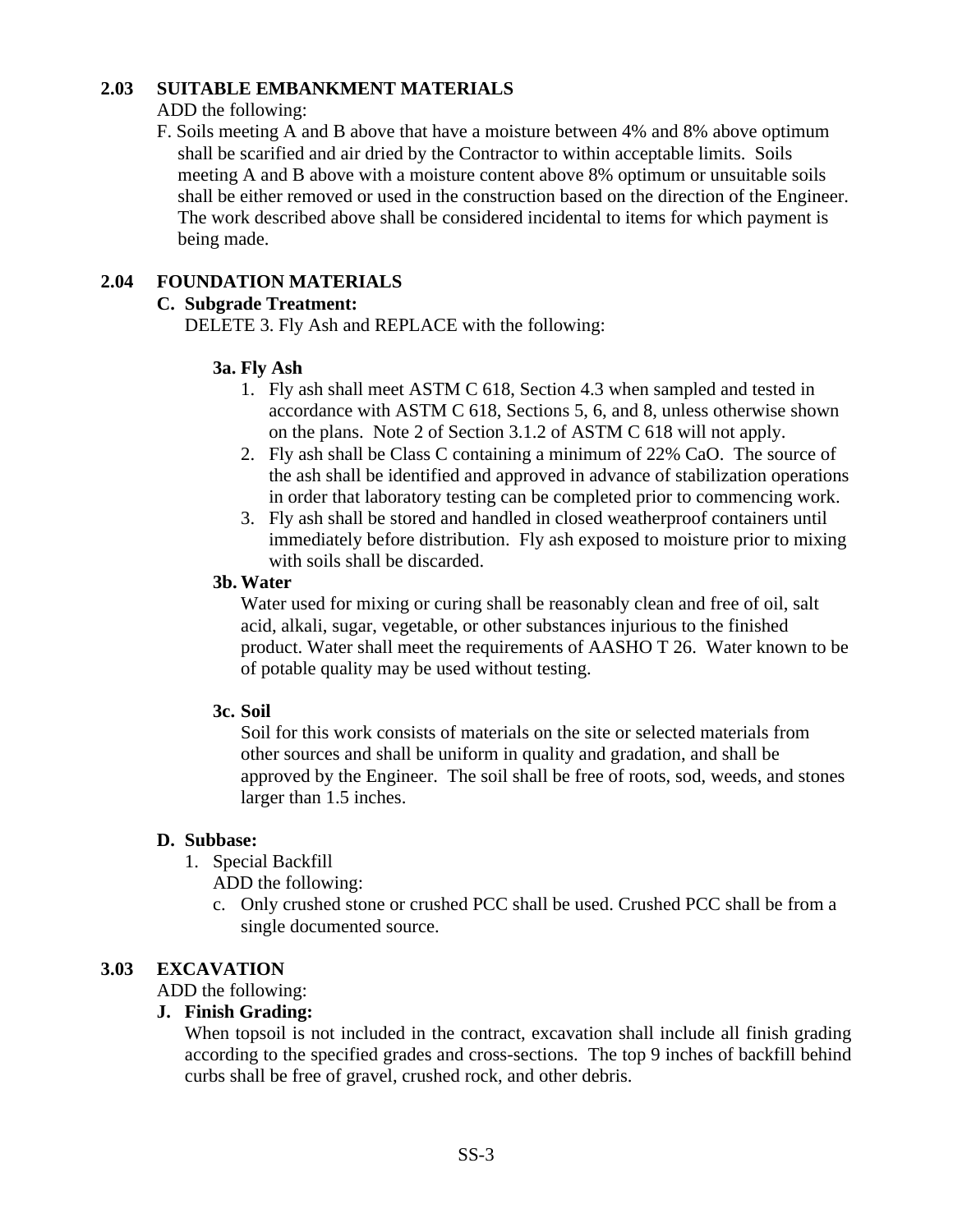#### **K. Finish Grading:**

When topsoil is included in the contract, a minimum of 4 inches of topsoil shall be placed on all disturbed areas as required by the IDNR NPDES General Permit No. 2. Topsoil shall meet the requirements of Section 2010 or as specified in the Contract Documents.

# **3.06 SUBGRADE PREPARATION**

# **A. Uniform Composition:**

ADD the following:

- 5. Fly Ash Treated Subgrade:
	- a. Fly Ash
		- Fly ash shall be applied at the rate and depth specified in the plans.
	- b. Tolerances

At final compaction, the fly ash and water content for each course of subgrade treatment shall conform to the following tolerances unless specified otherwise:

| Material | Tolerance       |  |  |
|----------|-----------------|--|--|
| Fly Ash  | $+2\%$ , $-2\%$ |  |  |
| Water    | $+2\%$ , $-3\%$ |  |  |

#### **3.07 SUBGRADE TREATMENT**

**A. Lime, Cement, Fly Ash, or Asphalt:** REMOVE Fly Ash from this subsection.

#### ADD the following:

#### **C. Fly Ash:**

#### **1. Weather Limitations**

The fly ash-treated subgrade shall not be mixed while the atmospheric temperature is below 40° F or when conditions indicate that temperatures may fall below 40° F within 24 hours, when it is foggy, rainy, or when soil or subgrade is frozen.

# **2. Equipment**

The equipment required shall include all equipment necessary to complete this item such as: grading and scarifying equipment, a spreader for the fly ash, mixing or pulverizing equipment, sheepsfoot and pneumatic or vibrating rollers, sprinkling equipment, and trucks.

#### **3. Construction Methods**

#### **a. General**

It is the primary requirement of this specification to secure a completed stabilized subgrade containing a uniform fly ash mixture, free from loose or segregated areas, of uniform density and moisture content, well bound for its full depth, and with a smooth surface suitable for placing subsequent courses. The Contractor shall regulate the sequence of work, to use the proper amount of fly ash, maintain the work, and rework the courses as necessary to meet the above requirements.

# **b. Application**

Fly ash shall be spread only on areas where the mixing and compaction operations can be completed within 2 hours. The amount of fly ash spread shall be the amount required to obtain the rate and depth specified in the plans.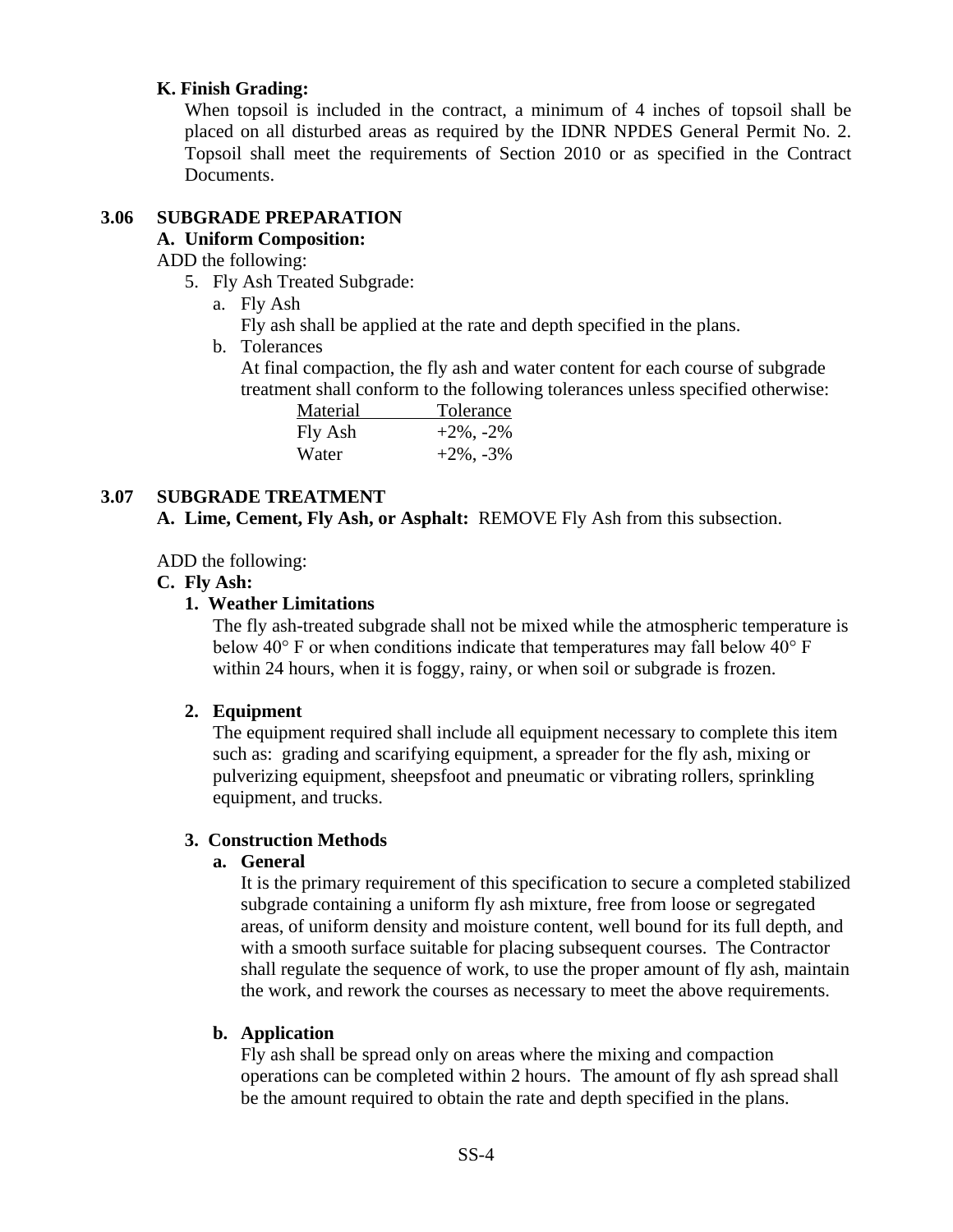The fly ash shall be spread uniformly over the top of the subgrade by an approved screwtype spreader box or other approved spreading equipment. The fly ash shall be distributed in such manner that scattering by wind will be minimal. Fly ash shall not be applied when wind conditions, in the opinion of the Engineer, are detrimental to a proper application.

#### **c. Mixing**

The full depth of the treated subgrade shall be mixed with the pulvamixer. Fly ash shall not be left exposed for more than 30 minutes after application. The pulvamixer shall make two passes to incorporate the fly ash into the soil. Water shall be added through use of a pulvamixer equipped with a spray bar in the mixing drum capable of applying sufficient quantities of water to achieve the required moisture content of the soil-fly ash mixture. The system shall be capable of being regulated to the degree as to maintain moisture contents within the specified range.

Specified moisture contents shall be established based on laboratory tests with the site soils and the specific fly ash to be used for the treatment. Final moisture content of the mix, immediately prior to compaction, shall not be more than 3% below nor more than 2% above the optimum moisture content for maximum density of the mix as determined in accordance with ASTM D 698. If the moisture content exceeds the specified limits, additional fly ash may be added to lower the moisture content to the required limits. Lowering moisture contents by aeration following addition of the fly ash will not be permitted.

#### **d. Compaction**

Compaction of the soil-fly ash mixture shall begin immediately after mixing of the fly ash and be completed within two hours following incorporation of the fly ash. The field density of the compacted mixture shall be at least 95% of the maximum density of laboratory specimens prepared from samples taken from the material in place. The specimens shall be compacted and tested in accordance with ASTM D 698.

The in-place density of the fly ash-treated subgrade layer shall be determined in accordance with ASTM D 2922 at intervals so that each test shall represent no more than 300 square yards.

Irregularities, depressions, or weak spots, which develop, shall be corrected immediately by scarifying the area affected, adding or removing material as required, and reshaping and re-compacting. The surface of the course shall be maintained in a smooth condition, free from undulations and ruts, until other work is placed thereon or the work is accepted.

In addition to the requirements specified for density, the full depth of the material shown on the plans shall be compacted to the extent necessary to remain firm and stable under construction equipment. After each section is completed, tests will be made by the Engineer. If the material fails to meet the density requirements, it shall be reworked to meet these requirements. Throughout this operation, the shape of the course shall be maintained by blading, and the surface upon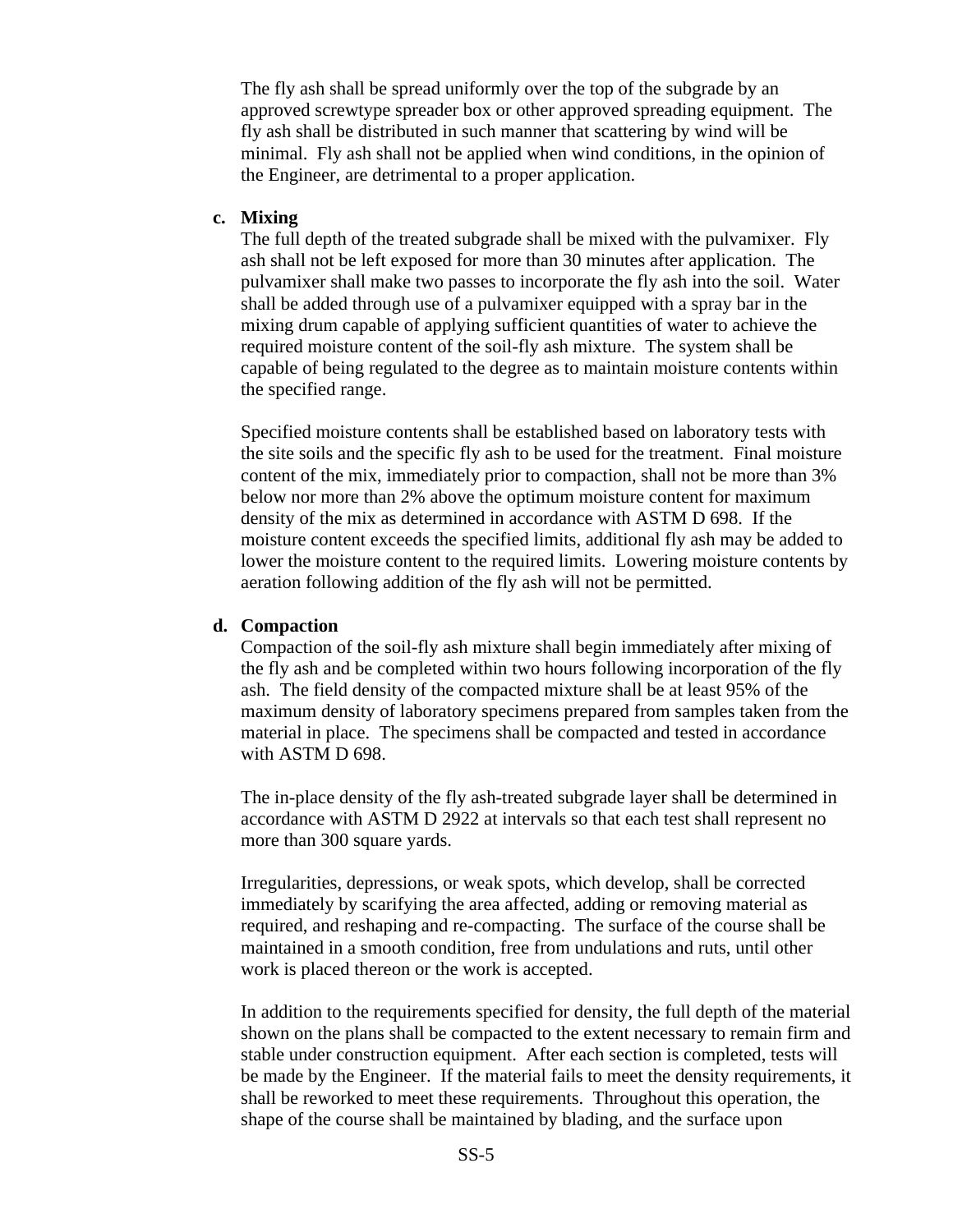completion shall be smooth and shall conform with the typical section shown on the plans and to the established lines and grades. Should the material lose the required stability, density, and finish before the next course is placed or the work is accepted**,** it shall be recompacted and refinished at no additional cost to the Contracting Authority.

#### **e. Finishing and Curing**

After the final layer or course of the fly ash-treated subgrade has been compacted, it shall be brought to the required lines and grades in accordance with the typical sections. The finished surfaces shall not vary more than 3/8 inch when tested with a 16 foot straightedge applied parallel with and at right angles to the pavement centerline. Any variations in excess of this tolerance shall be corrected by the Contractor, at no additional cost to the Contracting Authority, and in a manner satisfactory to the Engineer. After the fly ash-treated course has been finished as specified herein, the surface shall be protected against rapid drying and maintained in a thorough and continuously moist condition by sprinkling for a period of not less than three days or until the pavement section is placed.

#### **f. Thickness**

The thickness of the fly ash-treated subgrade shall be determined by depth checks or cores taken at intervals so that each test will represent no more than 300 square yards. When the base thickness is deficient by more than 0.5 inch, the Contractor shall correct such areas in a manner satisfactory to the Engineer. The Contractor shall replace, at no additional cost to the Contracting Authority, the base material where borings are taken for test purposes.

#### **g. Maintenance**

The Contractor shall maintain the fly ash-treated subgrade in good condition from the start of work until all the work has been completed, cured, and accepted by the Engineer.

#### **4. Testing Requirements**

- a. ASTM D 698 Moisture-Density Relations of Soils and Soil-Aggregate Mixtures Using 5.5 lb Rammer and 12 inch Drop
- b. ASTM D 1556 Density of Soil in Place by the Sand-Cone Method
- c. ASTM D 2922 Standard Test Methods for Density of Soil and Soil-Aggregate in Place by Nuclear Methods (Shallow Depth)
- d. AASHTO T 26 Quality of Water to be Used in Concrete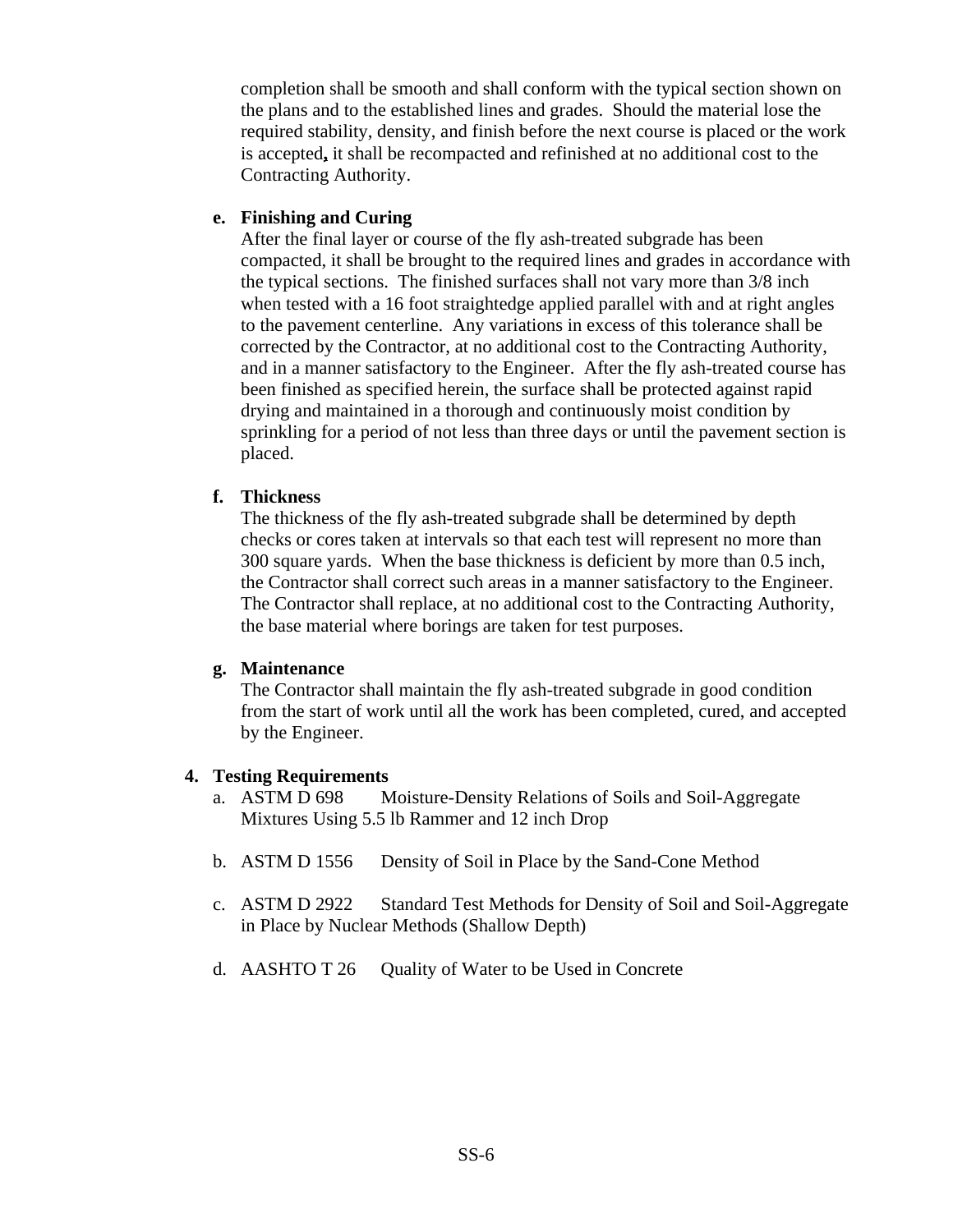#### **3.09 FIELD QUALITY CONTROL**

#### **B. Moisture Content and Density:**

DELETE 1 and REPLACE with the following:

1. Ensure that moisture content falls within the specified limits.

ADD the following:

3. The top 9 inches of backfill behind the curb shall be compacted to 90% of maximum Standard Proctor Density.

# **DIVISION 3 – TRENCH AND TRENCHLESS CONSTRUCTION**

# **SECTION 3010 – TRENCH EXCAVATION AND BACKFILL**

#### **1.08 MEASUREMENT FOR PAYMENT**

#### **C. Trench Foundation:**

ADD the following to 1: Foundation rock shall only be used at the direction of the Engineer.

#### **2.02 BEDDING MATERIAL**

#### **A. Class 1 Material:**

DELETE 1 and REPLACE with the following:

1. Crushed stone or crushed PCC complying with the following gradation:

| <b>Sieve</b> | <b>Percent Passing</b> |
|--------------|------------------------|
| $1 - 1/2$ "  | 100                    |
| 3/4"         | 65-95                  |
| 3/8"         | $36 - 70$              |
| #4           | $5 - 45$               |
| #10          | $10 - 30$              |
| #200         |                        |
|              |                        |

OR

2. ¾" Class A IDOT Gradation No. 11

| <b>Sieve</b> | <b>Percent Passing</b> |
|--------------|------------------------|
| $1 - 0$ "    | 100                    |
| 3/4"         | 95-100                 |
| $1/2$ "      | 70-90                  |
| #4           | $30 - 55$              |
| #8           | 15-40                  |
| #200         | $6-16$                 |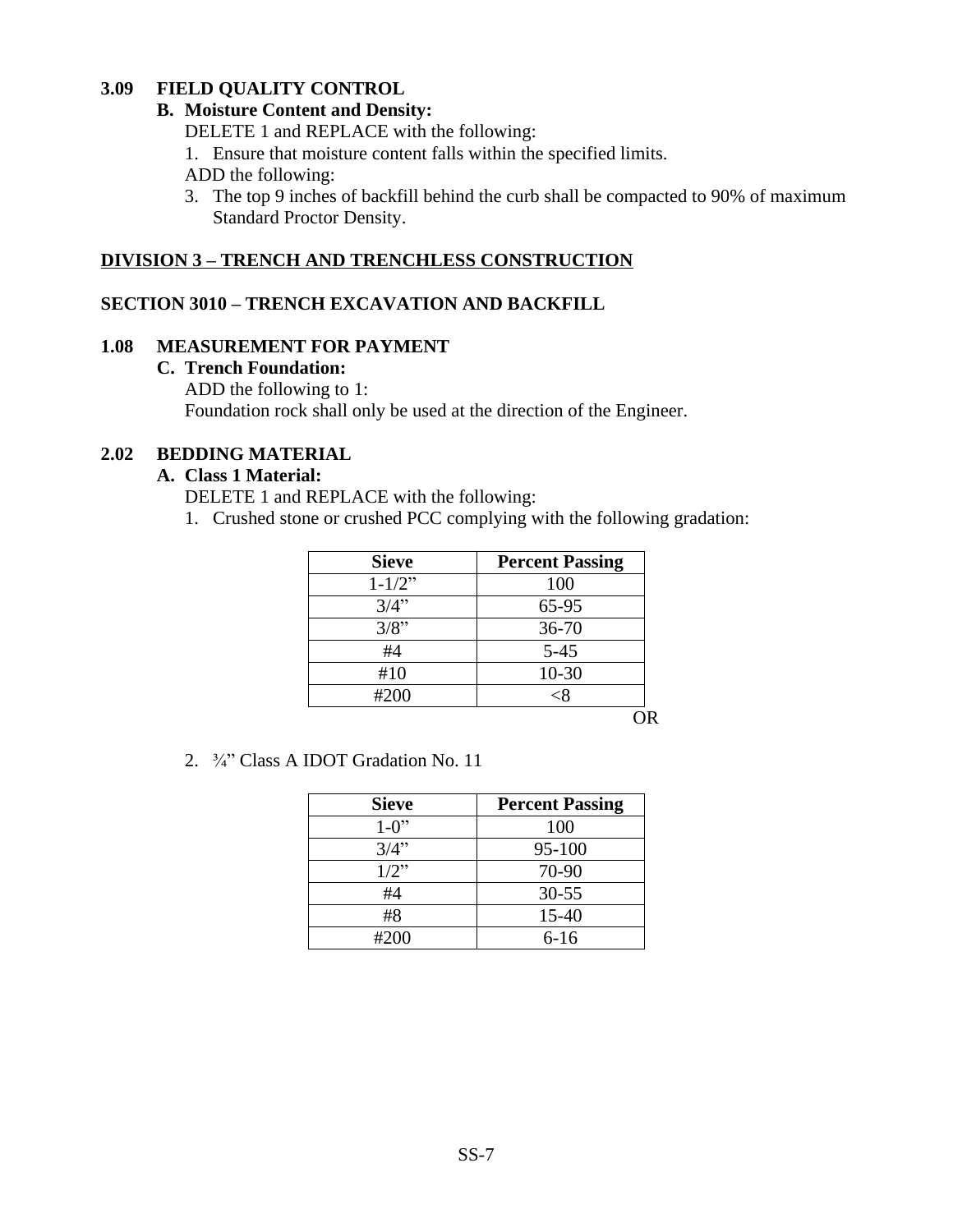#### **DIVISION 4 – SEWERS AND DRAINS**

#### **SECTION 4010 – SANITARY SEWERS**

#### **1.08 MEAUREMENT AND PAYMENT**

#### **A. Sanitary Sewer Gravity Main:**

- **1. Trenched:**
	- **c.** DELETE "wyes", "testing, and inspection"
- **2. Trenchless:**
	- **c.** DELETE "testing; and inspection"
- **B. Sanitary Sewer Gravity Main With Casing Pipe:**
	- **1. Trenched:**
		- **c.** DELETE "testing, and inspection"
	- **2. Trenchless:**
		- **c.** DELETE "testing; and inspection"

#### **C. Sanitary Sewer Force Main:**

- **1. Trenched:**
	- **c.** DELETE "wyes", "testing, and inspection"
- **2. Trenchless:**
	- **c.** DELETE "testing; and inspection"
- **D. Sanitary Sewer Force Main with Casing Pipe:**
	- **1. Trenched:**
		- **c.** DELETE "testing, and inspection"
	- **2. Trenchless:**
		- **c.** DELETE "testing; and inspection"

#### **E. Sanitary Sewer Service Stub:**

DELETE and REPLACE paragraph with the following:

**E. Sanitary Sewer Service Stub:** The portion of the sanitary sewer service from the main to a point that is 2 feet beyond the back of the curb or as specified by the contract documents.

#### **F. Sanitary Sewer Service Relocation:**

DELETE 1, 2, 3 and REPLACE with the following: Sewer Service Relocations shall be measured and paid according to 4010-1.08-E, M, and N.

#### ADD the following:

**M.Service Wyes:** Measurement and payment for Service Wyes used in both new sanitary sewer construction and tap of existing sanitary sewers shall be in units of each for each size installed. Saddle Wyes shall not be used for new sewer main construction. Payment shall be full compensation for all materials, tools, labor, and equipment necessary to install each Wye.

ADD the following:

**N. Tapping Existing Sanitary Sewer:** Measurement and payment for tapping an existing sanitary sewer shall be in units of each. Payment shall be full compensation for all materials, tools, labor, equipment, pumping, and tap fitting except a wye, when used.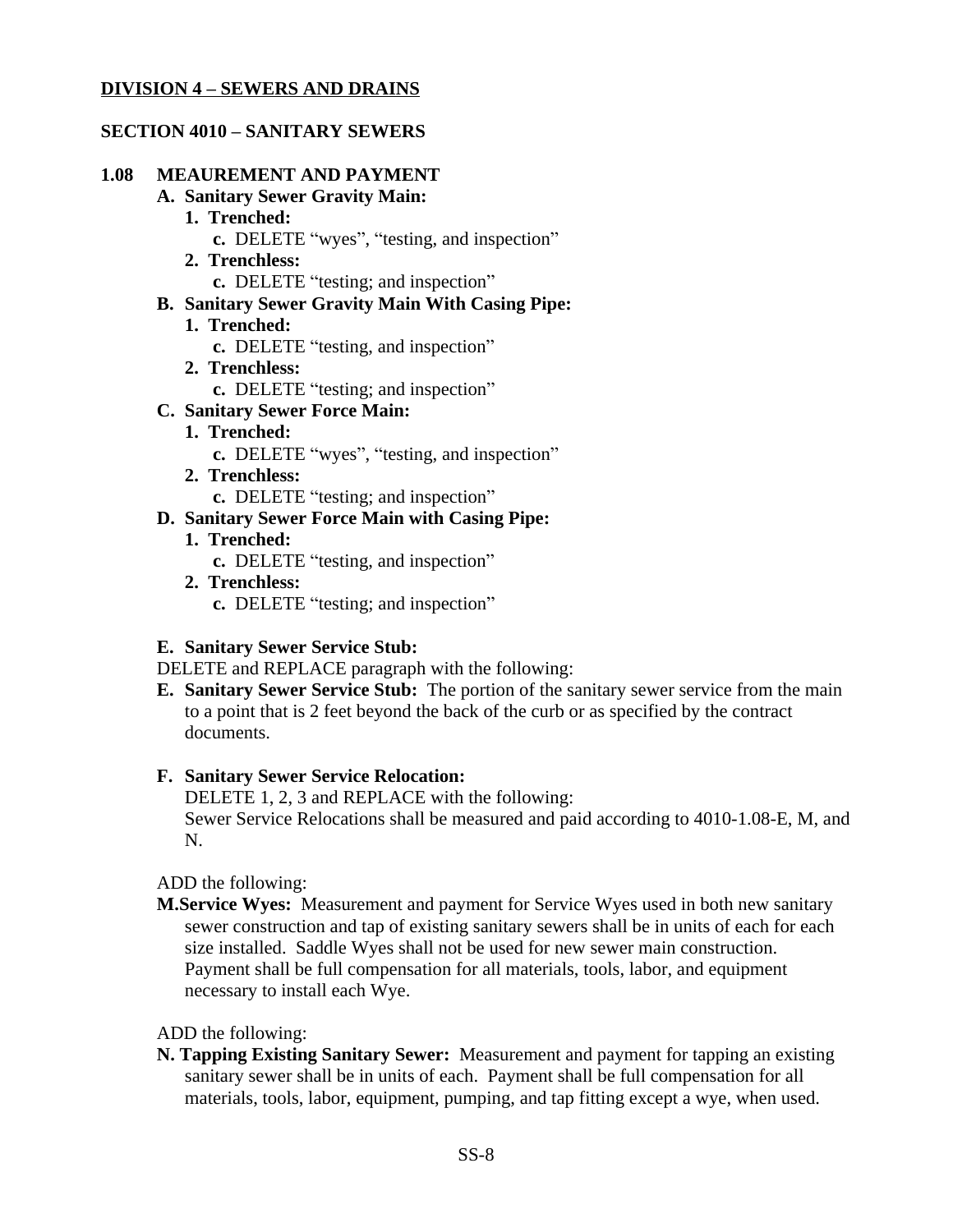#### **2.01 SANITARY SEWER (Gravity Mains)**

#### **A. Solid Wall Polyvinyl Chloride Pipe (PVC) 8 inch to 15 inch:**

DELETE 1 and REPLACE with the following:

1. Comply with ASTM D 3034, SDR 35, unless specified otherwise.

# **3.02 GRAVITY SEWER INSTALLATION**

#### **A. General:**

ADD the following:

8. Inspect pipe for defects before installation. Do not install damaged or defective pipe.

# **B. Trenched:**

ADD the following;

8. Correct misalignment, displacement, or otherwise defective pipe by removing, relaying, or replacing pipe (at no additional cost to the Jurisdiction).

# **3.06 SANITARY SEWER SERVICE STUBS**

- C. DELETE and REPLACE paragraph with the following:
- C. Install service stub from the sewer main to a location 2 feet beyond the back of the curb or as specified by the contract documents.

# **FIGURE 4010.201 SHEETS 1 AND 2**

Modify as follows:

DELETE 10' Typ. Dimension for service stub out. Stub out shall extend 2 feet beyond the back of the curb or as specified by the contract documents.

# **SECTION 4020 – STORM SEWERS**

# **1.03 SUBMITTALS**

ADD the following:

If the manufacturer's allowable joint opening tolerances are greater than those allowed herein, the shop drawing submittal for Reinforced Concrete Pipe shall include published product information stating the maximum allowable joint openings at the top and bottom of the pipe for each size of pipe in order to meet the pipe and joint specifications.

#### **1.08 MEASUREMENT FOR PAYMENT**

# **A. Storm Sewer:**

- **1. Trenched:**
	- **c.** DELETE "testing, and inspection"
- **2. Trenchless:**
	- **c.** DELETE "testing and inspection"
- **B. Storm Sewer with Casing Pipe:**

# **1. Trenched:**

**c.** DELETE "testing, and inspection"

# **2. Trenchless:**

**c.** DELETE "testing; and inspection"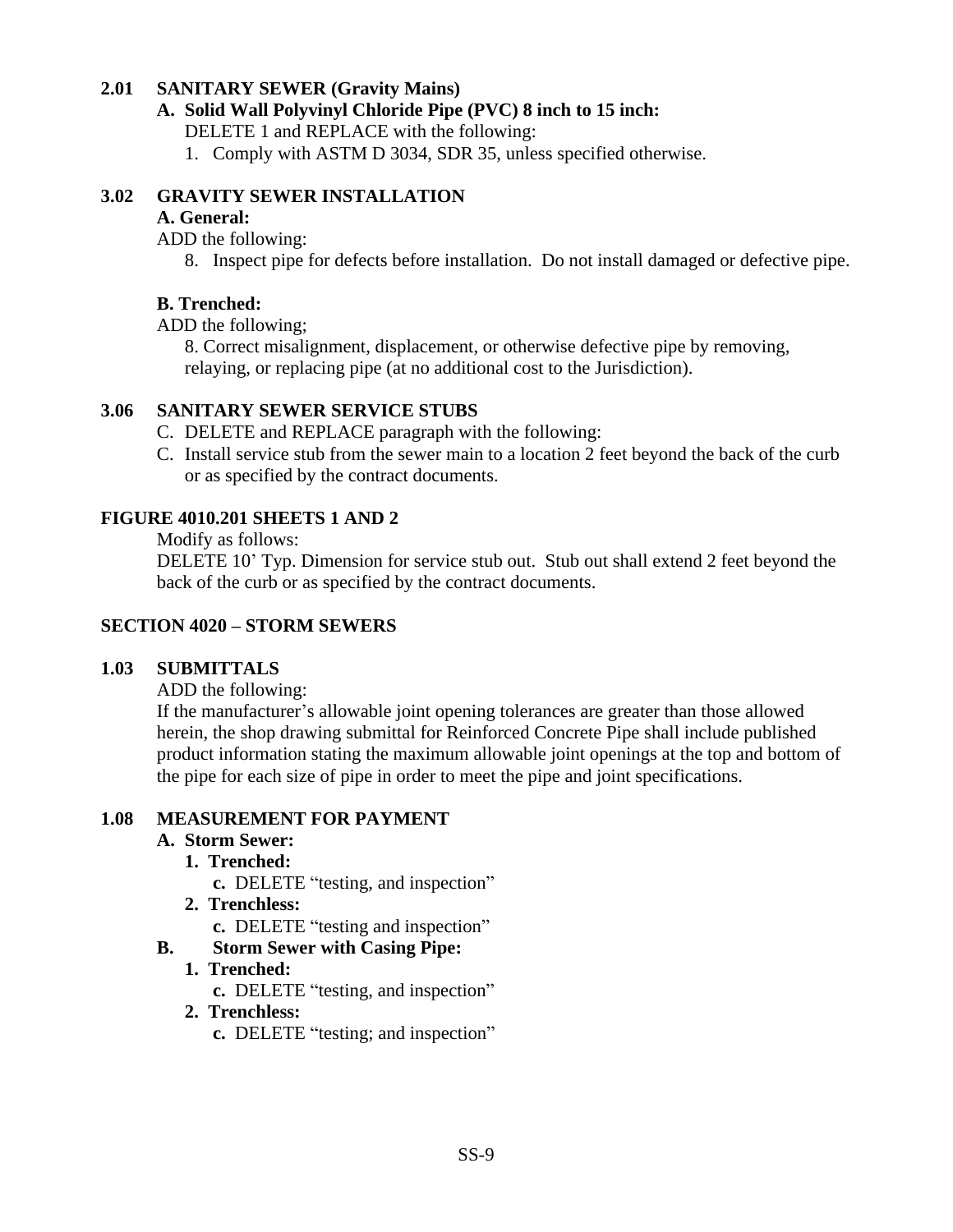# **3.02 PIPE INSTALLATION**

#### **A. General:**

ADD the following:

- 8. Provide proper facilities for lowering the sections into place without damaging the pipe.
- 9. Inspect pipe for defects before carefully lowering into trench. Do not install damaged or defective pipe.

# **B. Trenched:**

ADD the following:

7. At no additional cost to the Jurisdiction, correct misalignment, displacement, or otherwise defective pipe by removing, relaying, or replacing pipe.

# **3.05 PIPE JOINTING**

**B. Reinforced Concrete Pipe (RCP), Reinforced Concrete Arch Pipe (RCAP), and Reinforced Concrete Elliptical Pipe (RCEP):**

DELETE 3 and REPLACE with the following:

3. Place pipe such that the joint openings on the outside or inside of the pipe do not exceed 1/8 inch at the bottom and 5/8 inch at the top or the tolerances specified in a previously approved shop drawing submittal.

# **ADD the following:**

# **3.08 CONFLICTS**

- **D.** Provide temporary support for existing water, gas, telephone, power, and other utilities or services that cross the trench.
- **E.** Compact backfill material under existing utility crossing as specified in Section 3010, or construct utility line supports where specified in the contract documents or as directed by the Engineer.

# **SECTION 4030 – PIPE CULVERTS**

# **1.08 MEASUREMENT FOR PAYMENT**

# **A. Pipe Culverts:**

**1. Trenched:**

**c.** DELETE "testing, and inspection"

**2. Trenchless:**

**c.** DELETE "testing; and inspection"

# **SECTION 4040 – SUBDRAINS AND FOOTING DRAIN COLLECTORS**

# **2.05 SUBDRAIN OUTLETS**

DELETE sections B and C.

# **FIGURE 4040.233**

Modify as follows: DELETE the following from note 2: "corrugated, double-walled HDPE; or PVC"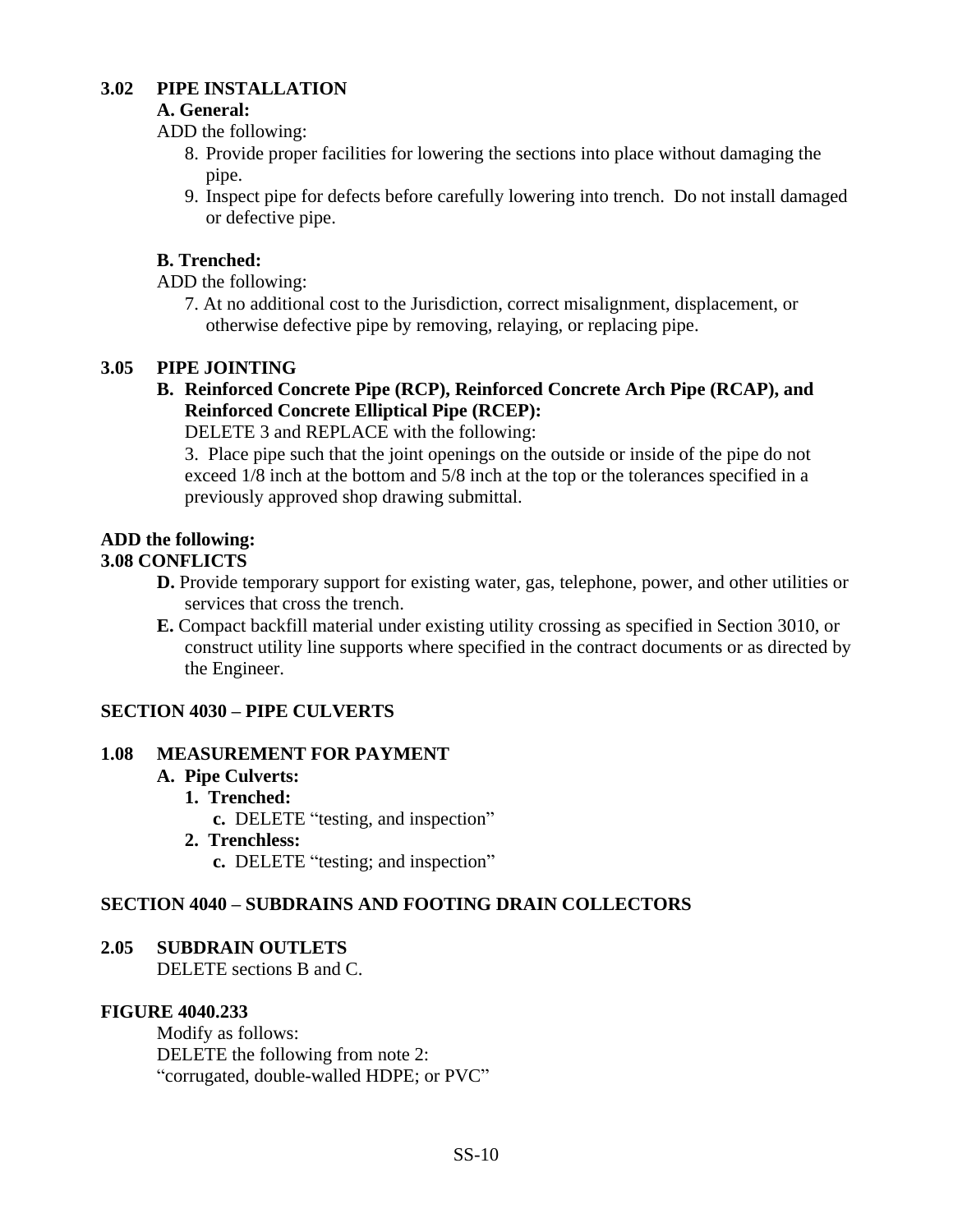# **SECTION 4060 – CLEANING, INSPECTION, AND TESTING OF SEWERS**

# **1.08 MEASUREMENT AND PAYMENT**

DELETE and REPLACE with the following:

- **A. Clean, Inspect, and Test Sanitary Sewer:** Measurement and payment shall be in lineal feet of pipe cleaned, inspected, and tested as measured from the center of structures. Payment shall be full compensation for all materials, tools, labor, and equipment necessary to complete all cleaning, inspection, and testing requirements within this section. Leakage testing is not required for sanitary sewer sections with active service stubs. Inspection and Testing shall be performed before paving activity takes place.
- **B. Clean and Inspect Storm Sewer:** Measurement and payment shall be in lineal feet of pipe cleaned and inspected from the center of structures. Payment shall be full compensation for all materials, tools, labor, and equipment necessary to complete the cleaning all inspection requirements for storm sewers within this section.

# **3.02 VIDEO INSPECTION**

#### **A. General:**

DELETE 1 and REPLACE with the following:

1. Conduct video inspection of all new and rehabilitated sanitary sewers, storm sewers, and pipe culverts after all backfill, subgrade preparation, subbase, and compaction operations are completed, but prior to paving.

ADD the following:

5. If any pipe damage exists, remove and replace sewer as necessary and re-inspect and test.

# **C. Inspection Reporting:**

ADD the following to 1: Video shall be provided on a DVD media disk or flash drive.

# **3.03 SANITARY SEWER LEAKAGE TESTING**

ADD the following:

All new Sanitary Sewer Mains shall be tested prior to the installation of laterals. The Contractor shall provide a written report for each segment of Sanitary Sewer Main tested.

#### **3.04 DEFLECTION TESTING**

ADD the following:

**G.** The Contractor shall provide written report(s) for each segment of Sanitary Sewer Main tested.

# **DIVISION 5 – WATER MAINS AND APPURTENANCES**

DELETE in its entirety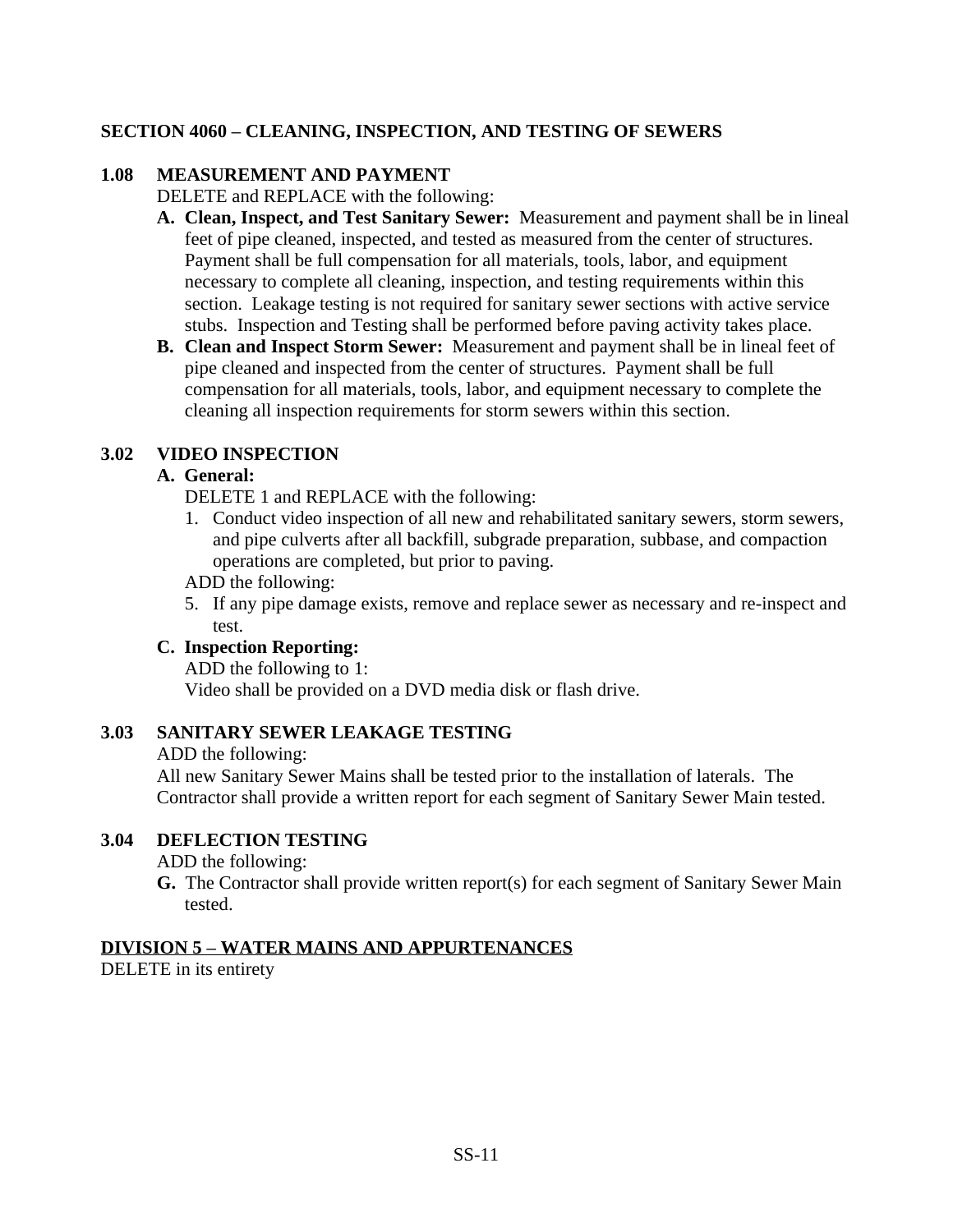# **DIVISION 6 – STRUCTURES FOR SANITARY AND STORM SEWERS**

# **SECTION 6010 –STRUCTURES FOR SANITARY AND STORM SEWERS**

# **1.08 MEASUREMENT AND PAYMENT**

#### **A. Manhole**

- 3. Includes: REMOVE "infiltration barriers"
- **E. Manhole or Intake Adjustment, Minor** 3. Includes: REMOVE "and installing new infiltration barrier (sanitary sewer manholes only)"

# **F. Manhole or Intake Adjustment, Major**

3. Includes:

REMOVE "installing new infiltration barrier (sanitary sewer manholes only)" ADD the following:

**I. Infiltration Barrier:** Measurement and payment shall be by each infiltration barrier installed. Payment shall be full compensation for all materials, tools, labor, and equipment necessary to properly install the infiltration barrier.

# **2.03 REINFORCEMENT**

MODIFY AS FOLLOWS:

- 1. Comply with Iowa DOT Article 2404.
- 2. All deformed bars used for Storm and Sanitary Sewer Structures shall be epoxy coated.

# **2.10 CASTINGS (Ring, Cover, Grate, and Extensions)**

# **D. Casting Types:**

# **1. Manholes:**

ADD the following:

All sanitary and storm sewer manhole castings shall be fixed unless specified otherwise.

All sanitary and storm sewer manholes and inlets shall have "City of Council Bluffs" cast on the covers. A shop drawing submittal shall be provided.

# **2.11 ADDITIONAL MATERIALS FOR SANITARY SEWER MANHOLES**

# **B. Riser Section Coating:**

DELETE Section 1 and REPLACE with the following:

**1. Exterior:** Coat the exterior of all Sanitary Sewer Manholes with TNEMEC 46-465 Coal Tar Coating or approved Equal.

DELETE Section 2 and REPLACE with the following:

**2. Interior:** Coat the interior of all Sanitary Sewer Manholes with TNEMEC 46H-413 Hi-Build Tneme-Tar or Approved Equal.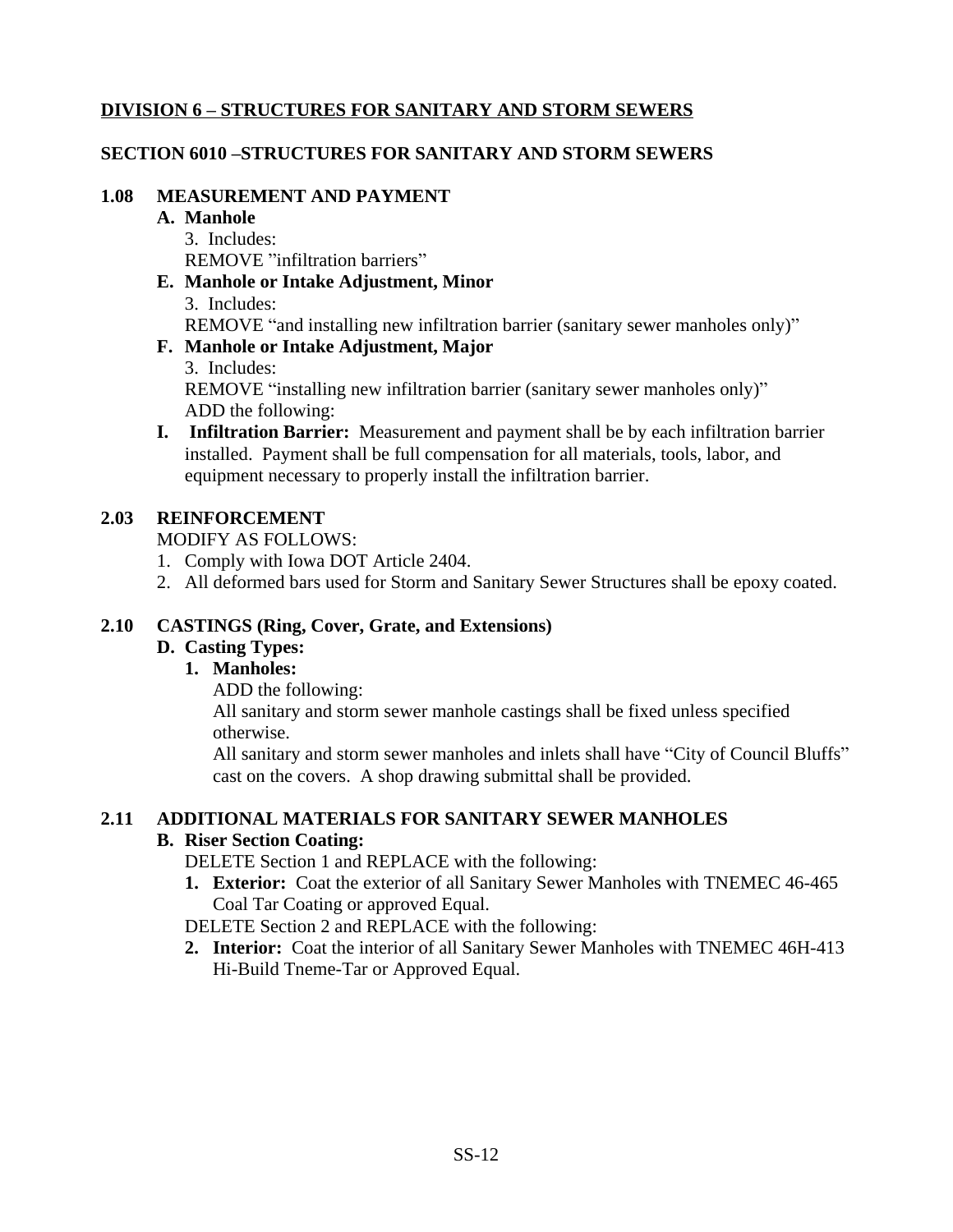# **3.03 ADDITIONAL REQUIREMENTS FOR PRECAST CONCRETE STRUCTURES** ADD the following:

**F. Field Adjustments:** When precast structures are used and a field adjustment is required, the adjustment shall be at the expense of the Contractor.

# **SECTION 6030 – CLEANING, INSPECTION, AND TESTING OF STRUCTURES**

# **1.08 MEASUREMENT AND PAYMENT**

DELETE sentence and REPLACE with the following: Cleaning of structures is incidental to construction and will not be paid for separately. Air testing manholes is not required unless specified in the contract documents.

# **DIVISION 7 – STREETS AND RELATED WORK**

# **SECTION 7010- PORTLAND CEMENT CONCRETE PAVEMENT**

# **1.08 MEASUREMENT FOR PAYMENT**

# **A. PCC Pavement:**

ADD the following:

4. A partial payment for all PCC Pavement of 80% will be made until backfill is completed in accordance with Section 2010 to the specified grades and cross-sections.

# **I. PCC Pavement Samples and Testing:**

DELETE and REPLACE 3 with the following:

**3. Includes:** Lump sum price includes, but is not limited to, pavement thickness cores and profilograph pavement smoothness measurement (when required by the contract documents).

ADD the following:

- **N. Pavement Markings:** Measurement and payment shall be by lineal feet of each type of pavement marking and by each symbol and legend installed according to IDOT Section 2527. Payment shall be full compensation for all traffic control, materials, tools, labor, and equipment necessary to properly install the symbols and/or pavement markings. Items shall include the following**,** as well as the type of paint and tape specified according to IDOT Section 2527.
	- **1. Painted Pavement Markings**
	- **2. Permanent Tape Markings**
	- **3. Painted Symbols and Legends**
	- **4. Precut Symbols and Legends**

ADD the following:

**O. Traffic Control:** Measurement and payment for Traffic Control shall be based on lump sum. Payment for Traffic Control shall be made as a percentage of the project is complete, as determined by the Engineer.

Payment shall be full compensation for all materials, tools, labor, and equipment necessary to provide the traffic control required by the contract documents. The unit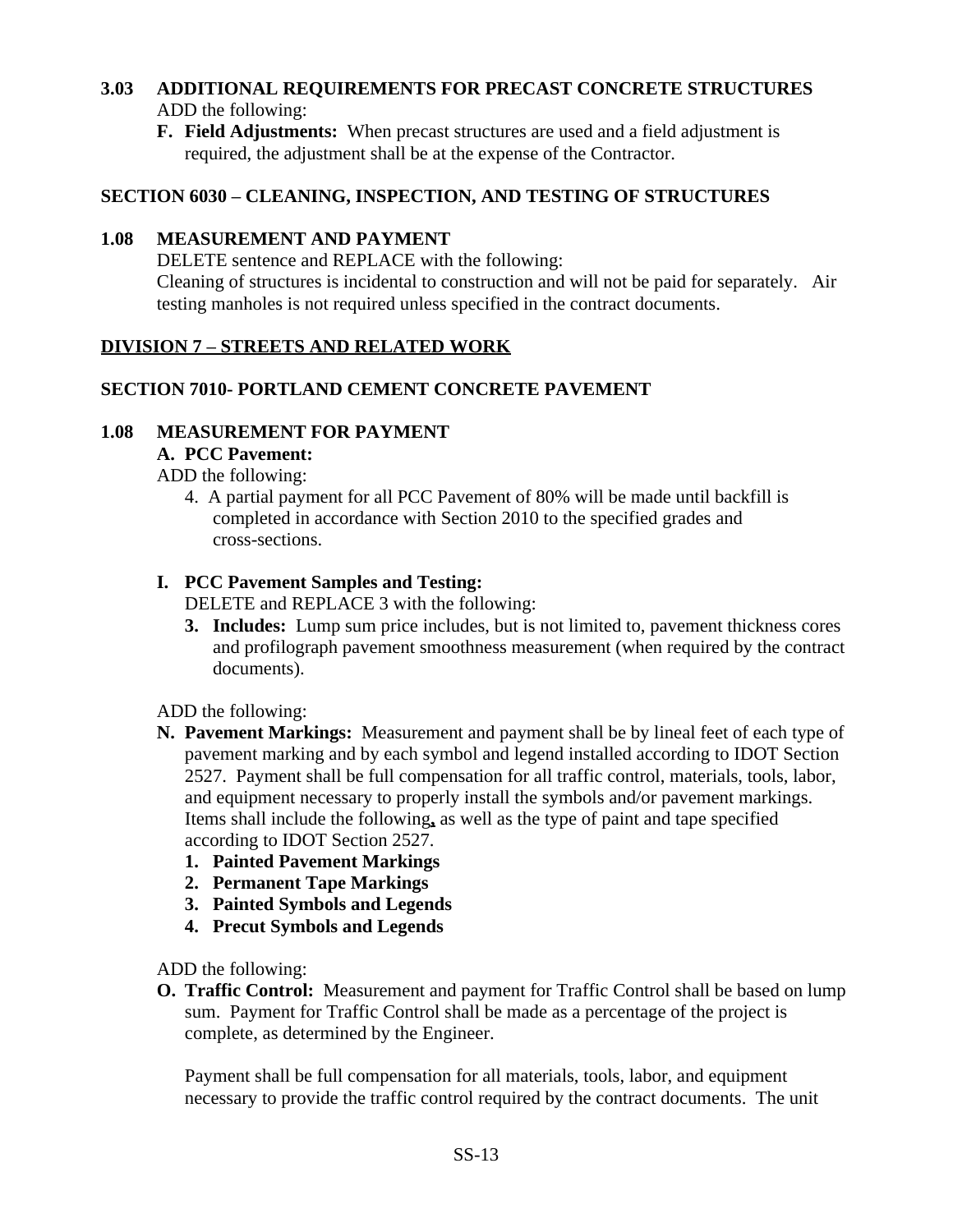price includes, but is not limited to, furnishing and maintaining all necessary barricades, signs, fencing, flagmen, cones, and appurtenances necessary.

Price adjustments will be applied for failure to comply with the traffic control requirements in the contract documents. Contract price adjustments will be assessed for each noncompliance with a progressively doubling price adjustment, beginning at \$250.

# **2.01 MATERIALS**

# **A. DELETE A and REPLACE with the following:**

**Cement:** Only Type IPF cement shall be used. The blended cement shall meet the requirements of Iowa DOT Section 4101.

# **B. Supplementary Cementitious Materials (SCM):**

- 1. Fly Ash: Comply with Iowa DOT Section 4108. The maximum amount of Fly Ash allowed shall be 15%. Only Class C fly ash shall be used.
- 2. **ADD**: If Ground Granulated Blast Furnace Slag (GGBFS) is proposed, a mix design shall be submitted to the Engineer for approval.
- 3. DELETE

# **D. Coarse Aggregate for Concrete:**

**DELETE 1 and ADD** the following:

1. Crushed stone shall comply with Iowa DOT Section 4115 and meet the requirements for Class 3i Durability.

# **2.02 CONCRETE MIXES:**

# **A. Mix Design:**

ADD the following:

3. For all street pavements, curb and gutter, and recreational trails unless noted otherwise use:

CV-SUD-C15 as shown in Iowa DOT I.M. 529 Proportion Table 4 (SUDAS Concrete Mixes) with Class V aggregates, 15% max Class C Fly Ash, and a max w/c ratio of 0.400.

For driveways, sidewalks, intersection returns and street patches (25 square yards or less) use: CV-SUD-C15 mix with a max w/c ratio of 0.420.

# **B**. **Consistency and Workability:**

# **2. Air Content**

a. ADD the following:

Air content tests shall be taken from behind the paving machine at the discretion of the Engineer. The Contractor shall be responsible for repairing the concrete at no additional cost to the Owner.

# **C. Use of Fly Ash and Ground Granulated Blast Furnace Slag (GGBFS) as Supplementary Cementitious Materials**

DELETE and REPLACE with the following:

 Mix proportions for the various mixes using fly ash are included in Iowa DOT Materials I.M. 529. The maximum allowable fly ash substitution rate shall be 15%. Use of GGBFS shall be reviewed and approved by the Engineer. Between October 16 and March 15, supplementary cementitious materials will be allowed only when maturity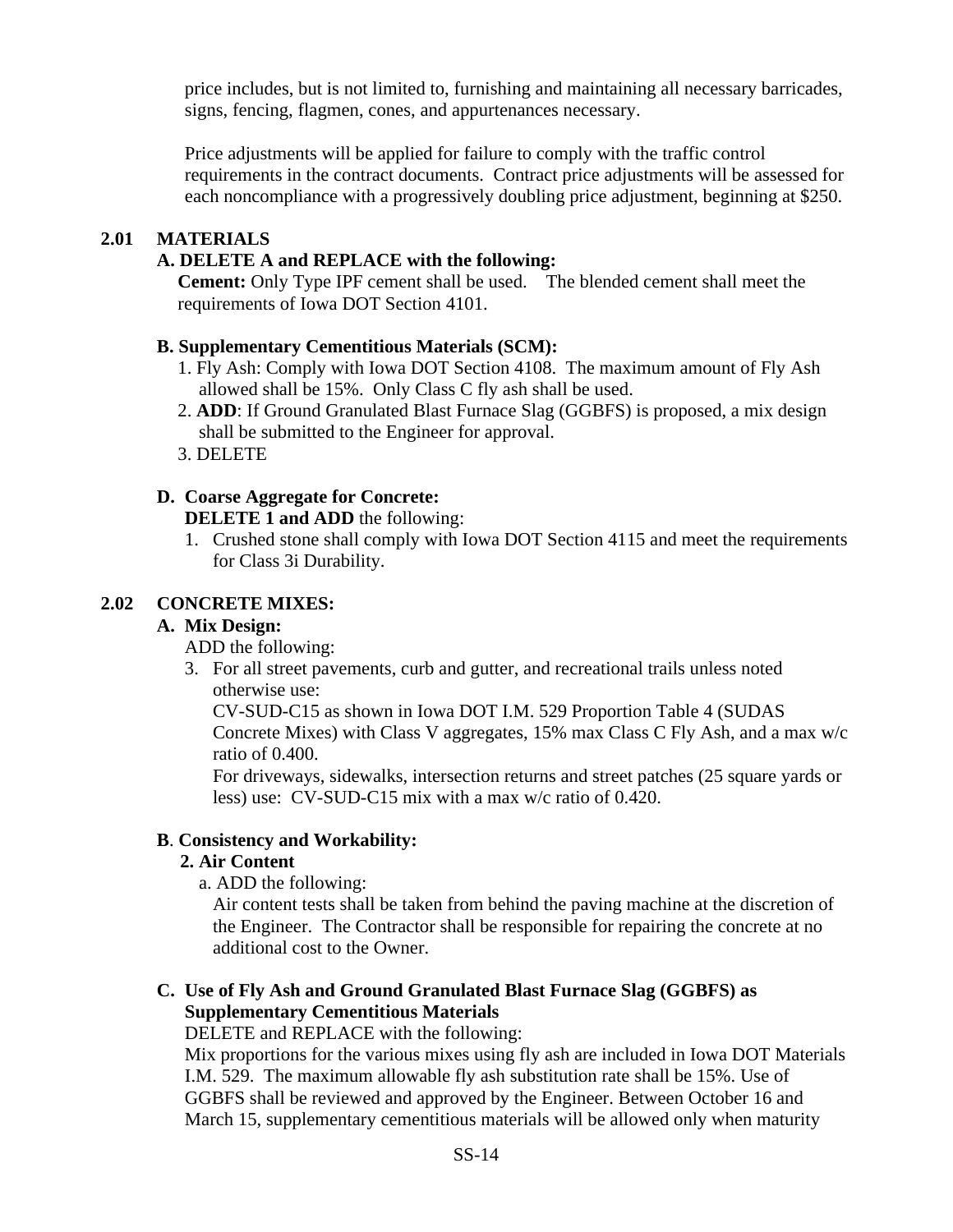method is used to determine time of opening. Transport, store, haul, and batch fly ash in such a manner to keep it dry.

ADD the following:

# **2.03 PAVEMENT MARKINGS**

**A. Markings and Symbols:** Comply with IDOT Section 2527.

# **3.02 PAVEMENT CONSTRUCTION**

# **C. Surface Fixture Adjustment:**

ADD the following:

4. Fixtures placed within areas to be paved without box-outs shall be adjusted to within 0.5 inches of the finished vertical grade prior to paving. Adjustments greater than 0.5 inches within the plastic concrete shall not be allowed.

# **K. Construction of Joints:**

**1.** General:

ADD the following:

f. Misaligned joints that vary by more than one inch may be subject to repair or pavement replacement at no cost to the Contracting Authority. Use repair methods approved by the Engineer. Repair or replace at the direction of the Engineer.

2. Saw Joints:

ADD the following to a:

All transverse contraction joints shall be sawed at a maximum spacing of 21T, where T is the thickness of the pavement.

ADD the following to d:

Discontinue sawing a joint if the joint is raveling.

ADD the following to h:

Raveling or moving of aggregate by joint sawing for transverse and longitudinal joints may be subject to repair or pavement replacement at no cost to the Contracting Authority.

# **3.07 QUALITY CONTROL**

# **A. Testing:**

DELETE and REPLACE notes 2 and 3 in Table 7010.02 with the following:

- <sup>2</sup> Certified plant inspection per Iowa DOT Materials I.M. 527 is not required for local let City projects unless specified in the contract documents.
- <sup>3</sup> The Supplier/Contractor is responsible for developing the maturity curve for the specified mix and delivering a copy of the results to the Engineer. The Engineer will measure the field maturity and strength of concrete placed unless specified in the contract documents.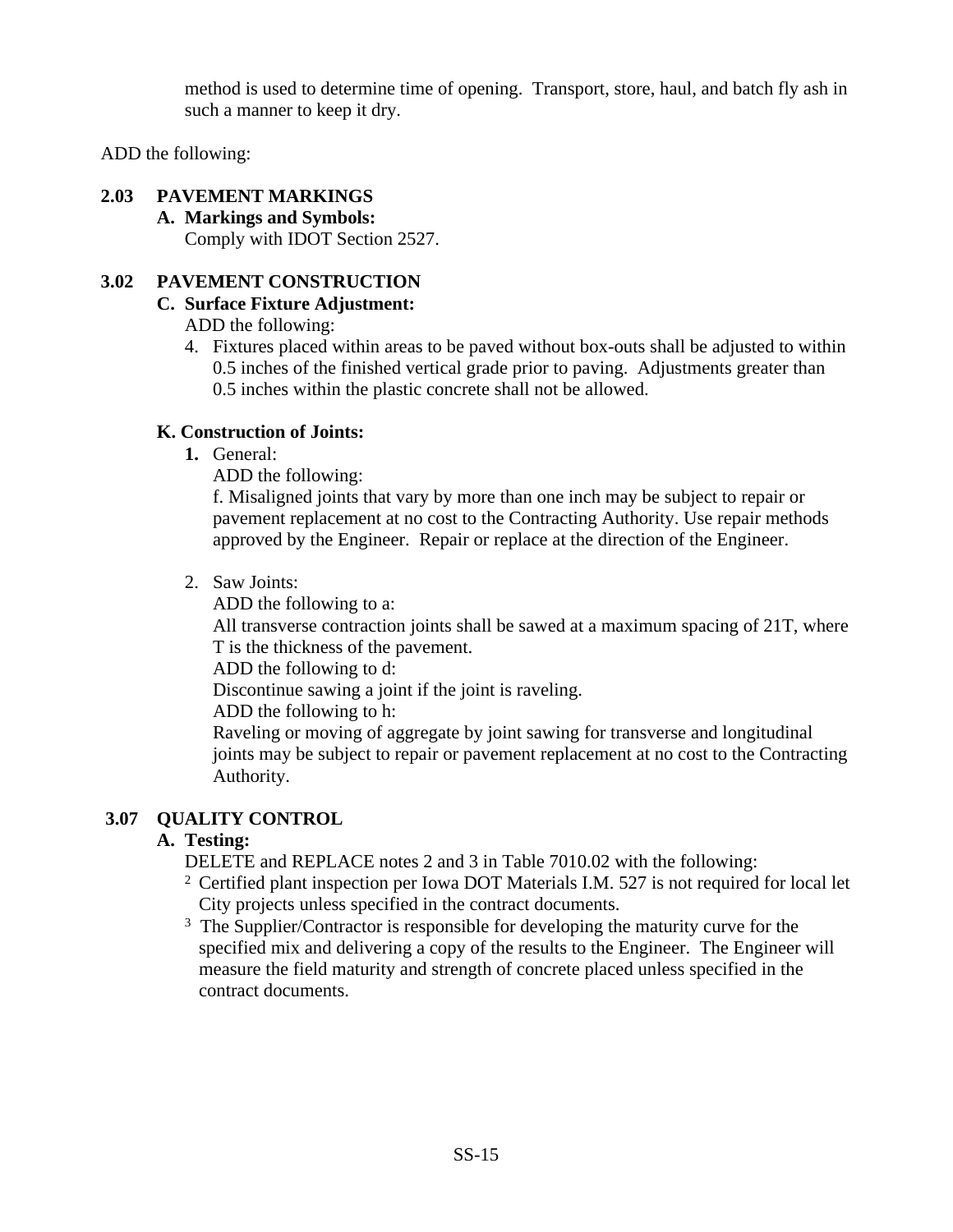#### REMOVE and REPLACE E with the following:

**E. Defects or Deficiencies:** Prior to final acceptance of the project, pavement containing excessive cracks, fractures, spalls or other defects shall be removed and replaced or repaired at no cost to the City. The General Conditions of the Construction Contract include a two-year warranty and guarantee for all pavement. Repairs shall be based on AASHTO guide specification Section 501.03Q Repair of Defective Pavement Slabs as follows:

| Defect<br><b>Type</b>    | Orientation          | Location <sup>a</sup>                                                                          | Description                                          | Recommended<br>Repair                                                  | Alternate<br>Procedures                           |
|--------------------------|----------------------|------------------------------------------------------------------------------------------------|------------------------------------------------------|------------------------------------------------------------------------|---------------------------------------------------|
| Plastic Shrinkage Any    |                      | Anywhere<br>penetrates depth                                                                   | Only partially                                       | Do nothing<br>HMWM <sup>b</sup>                                        | Fill width                                        |
| Unc. Crack               | Transverse           | Mid-slab                                                                                       | Full-depth                                           | Saw & seal crack                                                       | LTR <sup>c</sup>                                  |
| Unc. Crack               | Transverse           | Crosses or ends at<br>transverse joint                                                         | Full-depth                                           | Saw & seal the crack;<br>Epoxy uncracked joint                         |                                                   |
| Unc. Crack               | Transverse           | Relatively parallel<br>$&$ w/in 1.5 m of joint                                                 | Full-depth                                           | Saw & seal the crack:<br>Seal joint                                    | $FDRd$ to replace<br>crack & joint                |
| Saw cut or<br>Unc. Crack | Transverse           | Anywhere                                                                                       | Spalled                                              | Repair spall by PDR <sup>e</sup><br>if crack not removed               |                                                   |
| Unc. Crack               | Longitudinal         | Relatively parallel<br>$&$ w/in 0.3m of<br>joint; May cross or<br>end at longitudinal<br>joint | Full-depth                                           | Saw & seal the crack:<br>Epoxy uncracked joint                         | Cross-stitch <sup>f</sup> or<br>Slot-stitch crack |
| Unc. Crack               | Longitudinal         | Relatively parallel<br>$&$ wheel path $(0.3 -$<br>1.35 m from joint)                           | Full-depth,<br>hairline or spalled                   | Remove & replace slab                                                  | Cross-stitch <sup>f</sup> or<br>Slot-stitch crack |
| Unc. Crack               | Longitudinal         | Relatively parallel<br>further than 1.35m<br>from a long, joint or<br>edge                     | Full-depth                                           | Cross-Stitch <sup>f</sup> or<br>Slot-stitch crack;<br>Seal long. joint |                                                   |
| Saw cut of<br>Unc. Crack | Longitudinal         | Anywhere                                                                                       | Spalled                                              | Repair spall by PDR <sup>e</sup> if<br>crack not removed               |                                                   |
| Unc. Crack               | Diagonal             | Anywhere                                                                                       | Full-depth                                           | FDR <sup>d</sup>                                                       |                                                   |
| Unc. Crack               | Multiple per<br>slab | Anywhere                                                                                       | Two cracks<br>dividing slab into<br>3 or more pieces | Remove & replace slab                                                  |                                                   |

 $1m = 3.28$  ft.

<sup>b</sup> HMWM = High molecular weight methacrylate poured over surface and sprinkled with sand for skid resistance.

c LTR = Load-transfer restoration; 3 dowel bars per wheel path grouted into slots sawed across the crack; Slots must be parallel to each other and the longitudinal joint. Backfill with non-shrink, cement-based mortar (see reference 4).

d FDR = full-depth repair; 3 m (10 ft) long by one lane wide. Extend to nearest transverse contraction joint if 3-m (10-ft) repair would leave a segment of pavement less than 3 m (10ft) long.

e PDR = partial-depth repair; Saw around spall leaving 50 mm (2 in.) between spall and 50 mm (2 in.) deep perimeter saw cuts. Chip concrete free, then clean and apply bondbreaker to patch area. Place a separating medium along any abutting joint or crack. Fill area with patching mixture.

<sup>f</sup> Cross-stitching; fro longitudinal cracks only, drill holes at 35° angle, alternating from each side of joint on 750 – 1000 mm (30-36 in.) spacing. Epoxy deformed steel tiebars into holes. (See reference 4).

g Slot-stitching; for longitudinal cracks only. Deformed bars grouted into slots sawed across the crack; Backfill with non-shrink, cement-based mortar.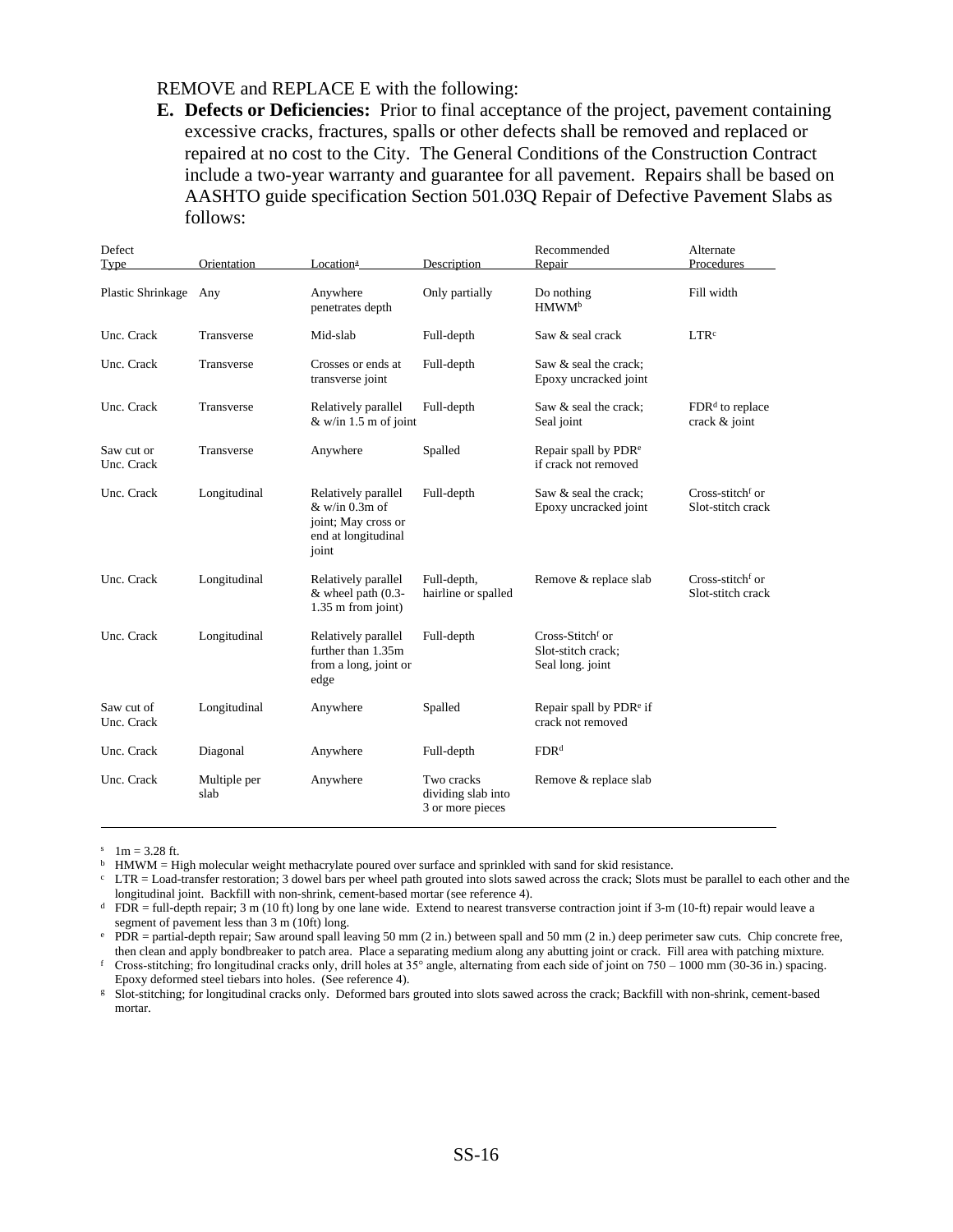ADD the following:

#### **3.08 PAVEMENT MARKINGS**

Comply with IDOT Section 2527.

#### **SECTION 7030 – SIDEWALKS, SHARED USE PATHS AND DRIVEWAYS**

#### **2.07 DETECTABLE WARNINGS**

ADD the following:

Detectable warning panels shall be 2' x 2', composite, red, removable panels manufactured by, Detectile Slimtek II or approved equal.

#### **3.04 PCC SIDEWALKS, SHARED USE PATHS, AND DRIVEWAYS**

#### **B. Concrete Pavement Placement**

ADD the following:

**4. Pavement Thickness:** When specified, Recreational Trail, Sidewalk, and/or Driveway pavement thickness samples and deficiencies shall be provided, measured, and paid according to Section 7010, parts 1.08 and 3.07.

#### **3.10 CLEANING**

ADD the following: D. The Contractor shall clean detectable warning panels of all concrete and cure.

# **DIVISION 8** – **TRAFFIC CONTROL**

# **REFER TO THE CITY OF COUNCIL BLUFFS TRAFFIC SIGNAL SPECIAL PROVISIONS, APRIL 2020 EDITION.**

# **DIVISION 9- SITE WORK AND LANDSCAPING**

# **SECTION 9010 – SEEDING**

#### **1.08 MEASUREMENT FOR PAYMENT**

#### **A. Conventional Seeding:**

**1. Seeding:** DELETE the following from c: "and furnishing water"

ADD the following:

**F. Weed Control:** Measurement and payment for weed control of seeded areas shall be based on lump sum. Payment shall be full compensation for all labor, tools, materials, and equipment necessary to maintain seeded areas weed free for a period of one year following final completion of the project.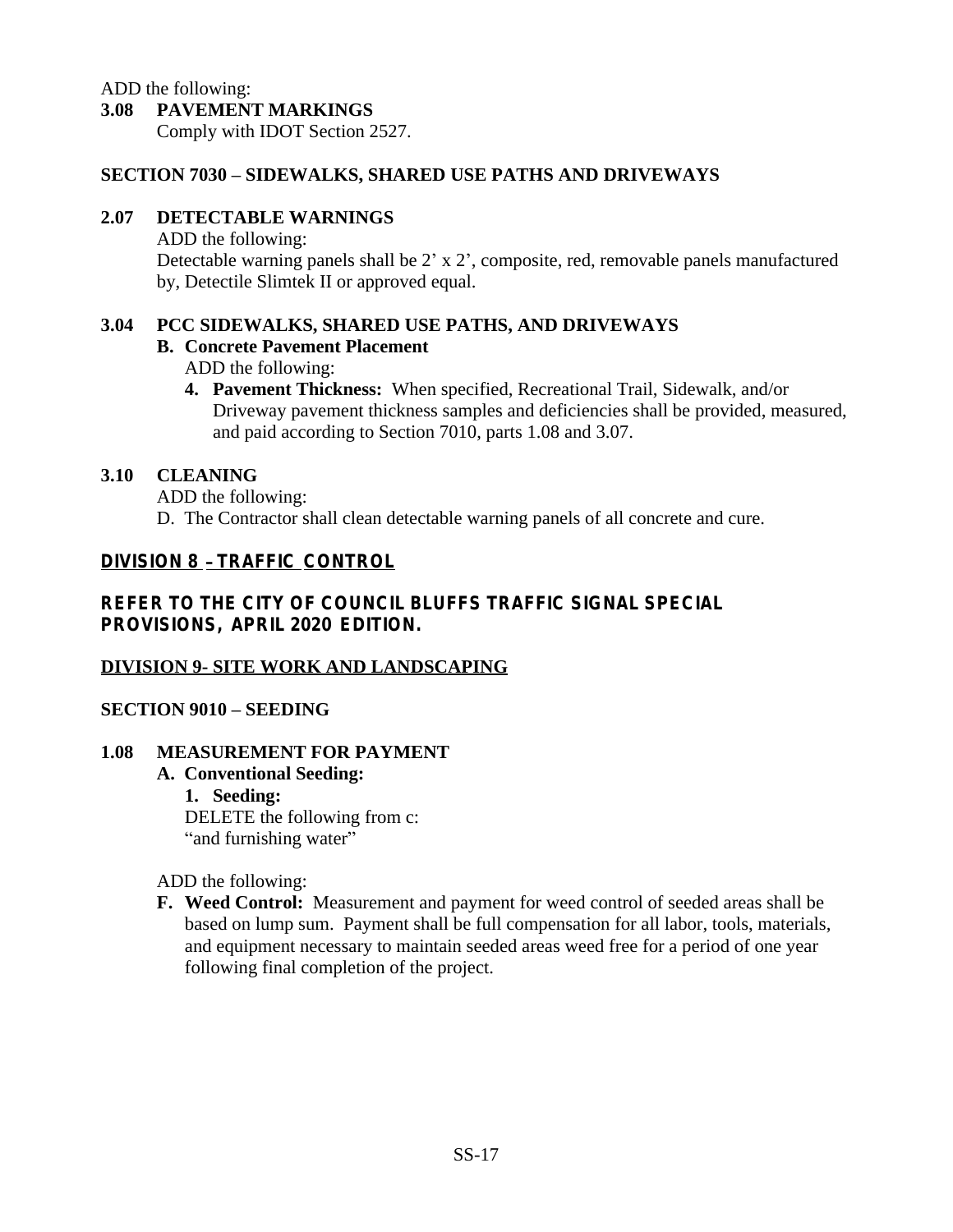#### **2.02 SEED MIXTURES AND SEEDING DATES**

DELETE and REPLACE with the following:

- **A. CLASS U1-**Urban (Typical between back of curb and sidewalk) Slopes less than 3:1 horizontal to vertical Shall be United Seeds Super Turf II or equal in proportions as follows: Four varieties of Tall Fescue minimum 87% of mixture Two varieties of Kentucky Bluegrass minimum 7% of mixture One variety of Perennial Ryegrass minimum 5% of mixture Application rate 10 lbs per 1000 sq-ft, 436 lbs/acre Over seeding rate 5 lbs per 1000 sq-ft, 218 lbs/acre Seeding dates: March 1 – June 30, August 10 – September 30 or as directed by the Iowa DOT Roadside Development Section
- **B. CLASS U2**-Urban (Typical between sidewalk and front lawn) Slopes less than 3:1 horizontal to vertical Shall be United Seeds Sun and Shade Mixture or equal in proportions as follows: Two varieties of Kentucky Bluegrass minimum 33% of mixture One variety of Creeping Red Fine Fescue 33% of mixture One variety of Perennial Ryegrass 33% of mixture Application rate 6 lbs per 1000 sq-ft, 261 lbs/acre Over seeding rate 3 lbs per 1000 sq-ft, 131 lbs/acre Seeding dates: March 1 – June 30, August 10 – September 30 or as directed by the Iowa DOT Roadside Development Section
- **C. CLASS R -**Rural (Slopes less than 3:1 cut or fill) Shall be United Seeds City/County/NRD Mixture or equal in proportions as follows: Linn Perennial Ryegrass 20% of mixture Seed Oats minimum 20% of mixture Tall Fescue minimum 30% of mixture Smooth Brome minimum 30% of mixture Application rate 100 lbs/acre Over seeding rate 50 lbs/acre Seeding dates: March 1 – June 30, August 10 – September 30 or as directed by the Iowa DOT Roadside Development Section
- **D. CLASS S2B -**Urban and Rural (Slopes 3:1 up to 2:1 cut and fill) Shall be United Seeds All Purpose Pasture Mixture or equal as follows: Seed Oats minimum 20% of mixture Smooth Brome minimum 17% of mixture Festulolium minimum 10% of mixture Intermediate Wheatgrass minimum 10% of mixture Ryegrass minimum 10% of mixture Timothy minimum 10% of mixture Application rate 4 lbs per 1000 sq-ft, 160 lbs/acre Over seeding rate 2 lb per 1000 sq-ft, 80 lbs/acre Seeding dates: March 1 – June 30, August 10 – September 30 or as directed by the Iowa DOT Roadside Development Section